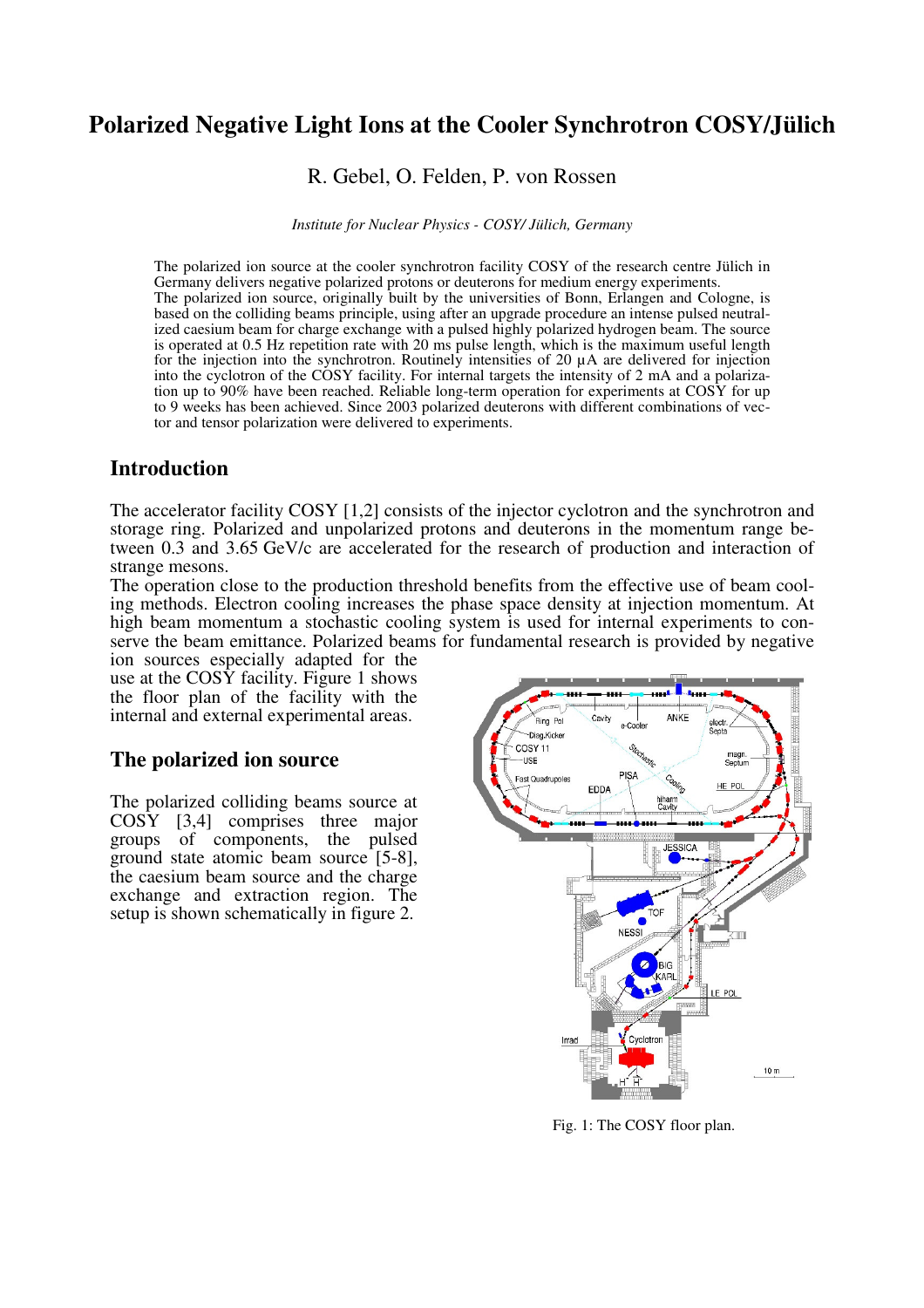The highly nuclear polarized atomic  $\vec{H}^0$  $\overline{\phantom{a}}$ beam meets inside the charge exchange region the fast neutral Cs<sup>o+</sup>beam and charges are swapped according to the reaction  $\vec{H}^0 + Cs^0 \rightarrow \vec{H}^- + Cs^+$ ast neutral  $Cs^0$  beam and charges are sw<br> $\overline{H}^0 + Cs^0 \rightarrow \overline{H}^- + Cs^+$ . The negatively charged  $\overline{H}^ \ddot{\mathbf{S}}$ ions are extracted from the charge exchange region by electric fields and are deflected magnetically by 90° into the beam line to the injector. The ions are transferred to the cyclotron, passing a Wien Filter to provide the proper spin alignment for injection into the cyclotron.



Fig. 2: Scheme of the polarized ion source.

The ground state atomic beam source produces an intense pulsed polarized atomic hydrogen or deuterium beam. The gas molecules are dissociated in an inductively coupled RF discharge. The atoms are cooled to about 30 K by passing an aluminium nozzle of 20 mm length and 3 mm diameter. A high degree of dissociation is kept by special admixture of small amounts of nitrogen and oxygen, reducing surface and volume recombination. The current output of the source depends sensitively on the relative fluxes of the gases and on their timing with respect to the dissociator radio frequency. The cooled beams are focussed by an optimized set of permanent hexapoles into the charge exchange region. By cooling down the supersonic atomic beam the acceptance of the hexapole system and the dwell time in the charge exchange region are increased in proportion to the decrease of the beam velocity. Gas scattering in the vicinity of the nozzle reduces partly these beneficial effects. A peak intensity of  $7.5 \cdot 10^{16}$  atoms is measured in a diameter of 10 mm at the exit of the hexapole chamber [9].

The fast neutral  $\text{Cs}^0$  beam for the charge exchange reaction is produced in a two-step process. Caesium vapour is thermally ionized on a hot porous tungsten surface at a beam potential around 45 kV. The beam is focussed by a quadrupole triplet to the charge exchange region. Space charge compensation of the intense beam is improved by feeding  $10^{-3}$  mbar  $1/s$  Argon to the beam tube following the extraction system. The neutralizer, a chamber filled with caesium vapour, is placed between the quadrupoles and the Cs deflector. The neutralizer comprises a caesium oven, a cell filled with caesium vapour and a magnetically driven flapper valve between the oven and the cell. The remaining  $\dot{Cs}^+$  beam is deflected in front of the solenoid to the Cs cup. Routinely a neutralizer efficiency of over 90 % was measured.

The highly selective charge exchange ionization produces only little unpolarized background that would reduce the nuclear beam polarization. In the charge exchange solenoid various beam properties can be adjusted. The transversal emittance can be traded for polarization by varying the solenoids magnetic field. The magnitude of the electrical drift field inside the solenoid can be tuned to optimize the energy spread of the beam. A monotonous gradient in combination with a double buncher system in the injection beam line to the cyclotron led to an improved bunching factor.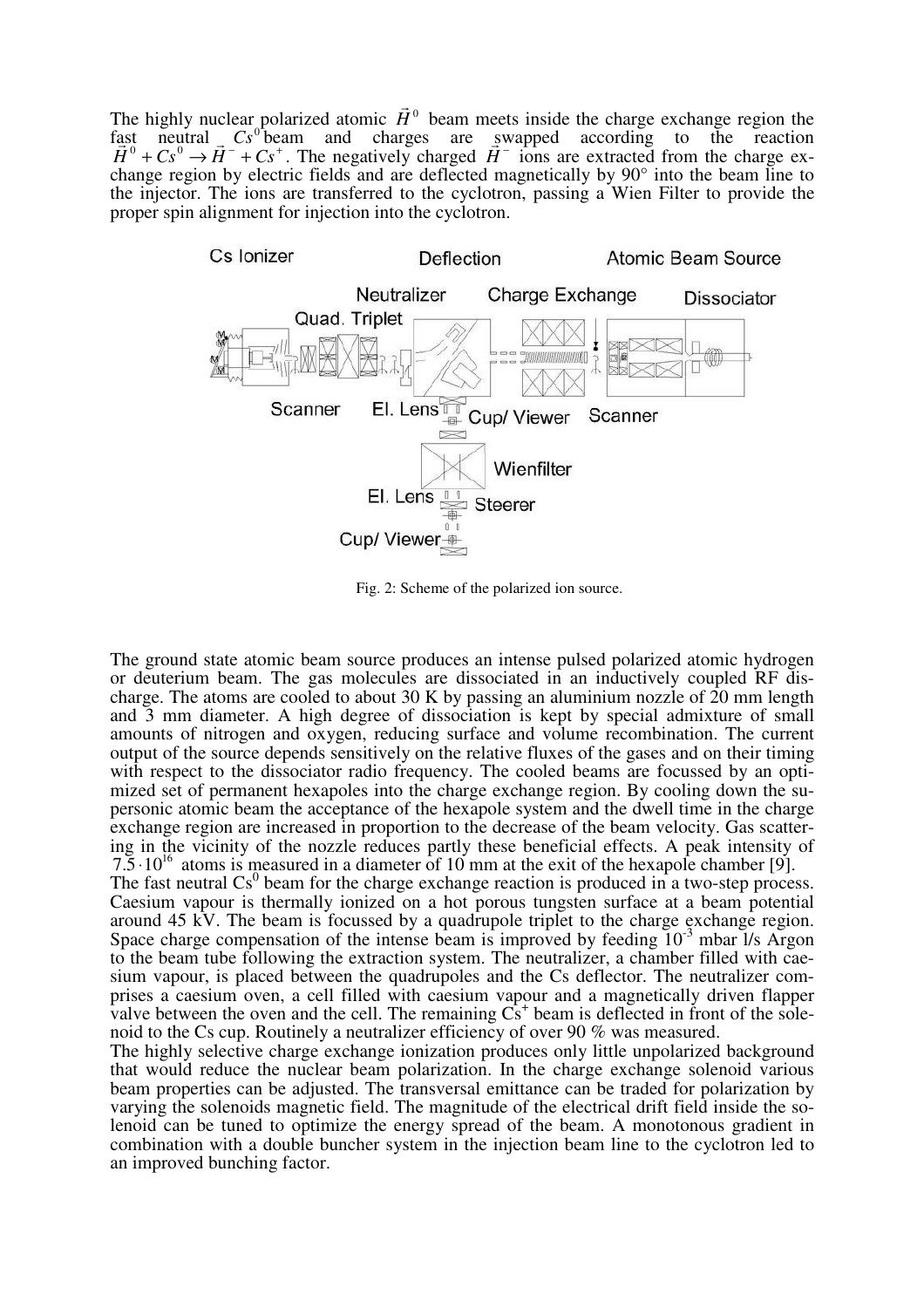## **Operational experiences**

Long-term operation revealed that several components limited the effectiveness for routine experiments. In order to provide reliable operation for experiments at COSY prototype parts, mainly of the caesium beam section [10] of the source were replaced through an improved design. Caesium sputtering and contamination is generally impeding long-term reliability. Therefore pulsed operation of the caesium ionizer has been included in the source [11]. The caesium pulses reached peak intensities of over 10 mA with reduced width around 10 ms. For routine operation caesium pulses with 5 mA flat shape of 20 ms width and a repetition rate of 0.5 Hz are used [8].

Because of the high facility use by the COSY user community only little experimentation on the sources is possible. Specific ion source development stands has been constructed to allow specific work for improvements. A dissociator stand is used for preparation of replacement parts, study of efficient cooling schemes and atomic beam production. An atomic beam part is in operation for the test of atomic beam focussing with PM-hexapoles and transition units for improving efficiency and polarization. On a common test bench a Cs - ionizer with beam line and diagnostic elements is in use for technical improvements.

A high degree of polarization for proton beams was achieved by working out a special tune of the machine so that jump quadrupoles were able to shrink losses to a negligible amount. The polarization inside COSY is depicted in figure 3. The polarization is measured during the acceleration ramp by the EDDA group [12,13]. Modifications of the colliding beams source contributed too to this high degree of polarization. A 90° bending magnet replaces the former electrostatic deflection system used to bend the ions into the beam line for injection into the cyclotron. The new alignment of the spin in this beam line reduced depolarising effects and resulted in a polarization of over 90% after the cyclotron.

## **Extraction magnet design and construction**

Convinced by this improvement for the proton beam a hybrid magnet, employing Fe-ND-B permanent magnets, has been designed. Using permanent magnets with a high-energy product results in a superior field shape.

The colliding beams source provides either 4.5 keV polarized H or  $7.6 \text{ keV}$ polarized D in pulsed mode for axial injection into the injector cyclotron. For extracting the beam a C-shaped 90° bending magnet is located in the CBS vacuum chamber. The magnet coil is water-cooled. This electromagnet as well as a proposed hybrid design, which in addition makes use of permanent magnets, was analyzed nu-



Fig. 3: Polarization during the acceleration ramp with spin flips around 1.88 and 2.08 GeV/c.

merically with the aim to evaluate and compare their excitation and bending cha**r**acteristics [14]. The complexity of the different magnet configurations warranted the use of finiteelement analysis and particle tracking [15]. Figure 5 shows the result of a simulation performed with the finite element program package TOSCA/ VECTORFIELDS. An indexed field has been chosen to get about the same spin rotation for all particles. The iron edges have been shaped to give a very good linear radial dependence of the field over the size of the beam.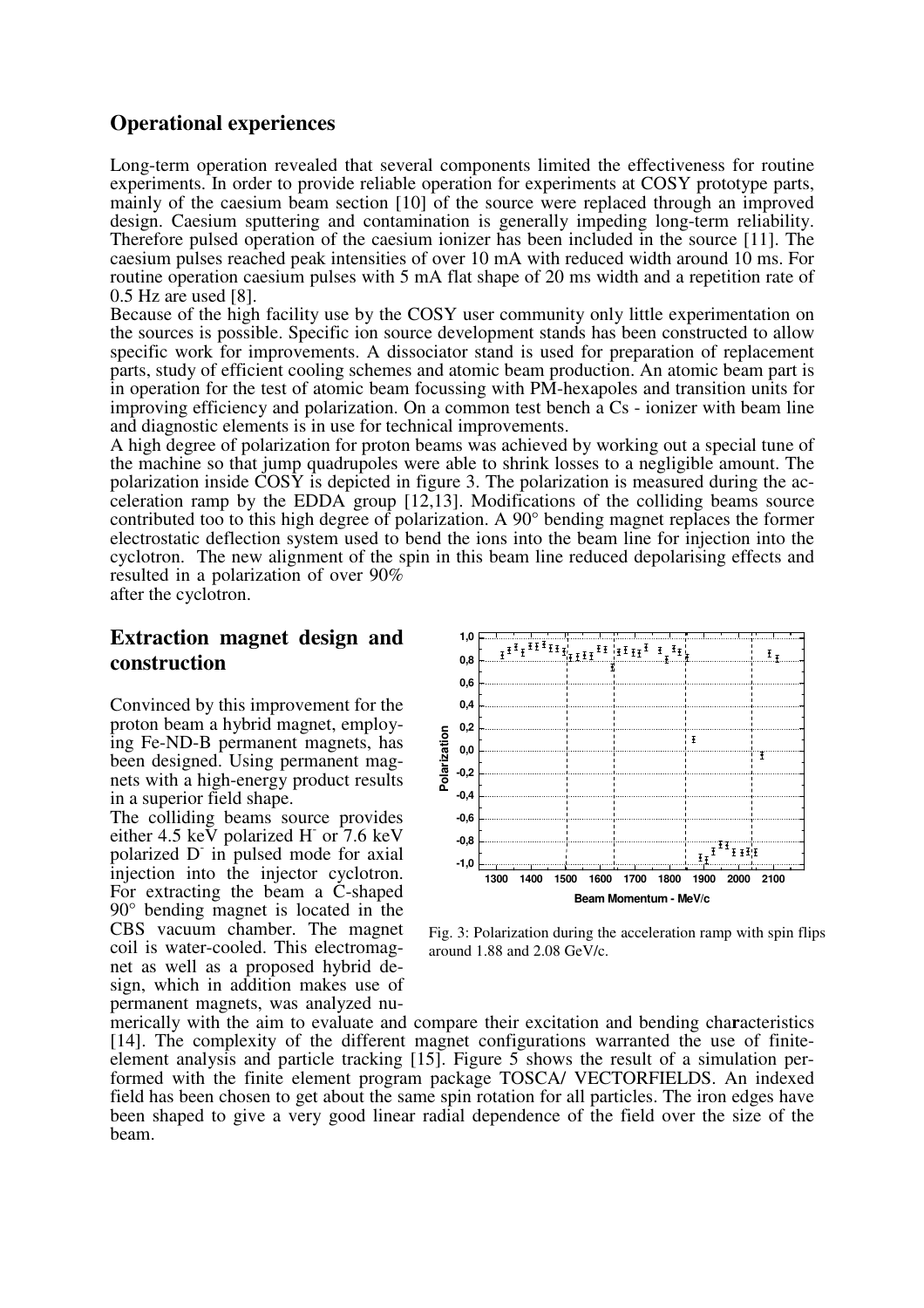The excitation of the magnet coil, and thus the heat transfer to the surrounding, can be considerably reduced by inserting permanent-magnet material at suitable symmetrical locations of the pole geometry above and below the median plane. These layers of permanent magnet material should be chosen such that the field without coil is about halfway between the field values required for H and D. The coil is then only used to add or subtract field.

The results of the analysis showed that NdFeB with a remanence of 1.12 T and a layer thickness of about 3.1 mm would fulfill these requirements. In fact, such permanent magnets are commercially available in the form of blocks of 31.75 mm  $\times$  14.224 mm  $\times$ 3.175 mm (- easy axis). The analysis showed that a minimum pole-tip thickness of 5 mm is adequate for this purpose, and that without coil current a field value of almost 108 mT can be expected at the center of the pole gap.



Fig. 5: The shape of the lower iron yoke with a Fe-Nd-B permanent magnet layer with a height of 3 mm. The magnet has an indexed pole gap, slanted at 8.84° over the full radial width of the pole from  $R = 80$  mm to  $R = 140$  mm, without shims. The gap is 40 mm at the central radius of 110 mm. The magnet is excited by a 160 mm high coil with 29 turns of hollow copper wire around the back yoke. The radial field gradient was linearized using shims (5 mm wide and 1 mm high).

Even at a short distance from the pole faces, the field ripple is still insignificant.

The calculated fields were used for the final assessment of the bending properties of such a hybrid magnet configuration. The results show that the effective field boundaries are here much closer to the physical edge of the pole gap than for the electromagnet, but they differ by almost 20 mm for the two coil excitations. The final position of the magnet in the extraction chamber is fixed close to the calculated position.

#### **Conclusion**

The colliding beams type negative ion source can provide negative polarized hydrogen and deuteron beams without modification in comparable intensities. To prepare polarized deuterons with the desired combinations of vector and tensor polarization the atomic beam part of the source needed to be equipped with new high frequency transitions. These transition units are operated at the magnetic fields and radio frequencies to allow exchange of occupation of the different hyperfine states in deuterium. A set of three installed devices, RFT1 to RFT3, allows a large number of combinations to be delivered to experiments. Table 1 summarizes the deuteron polarization states and compares the measured polarizations to the theoretical limits for these states. Parts of the EDDA detector were used to monitor the polarization in COSY [16,17]. The unpolarized mode is used for normalization and no polarization is given in the table.